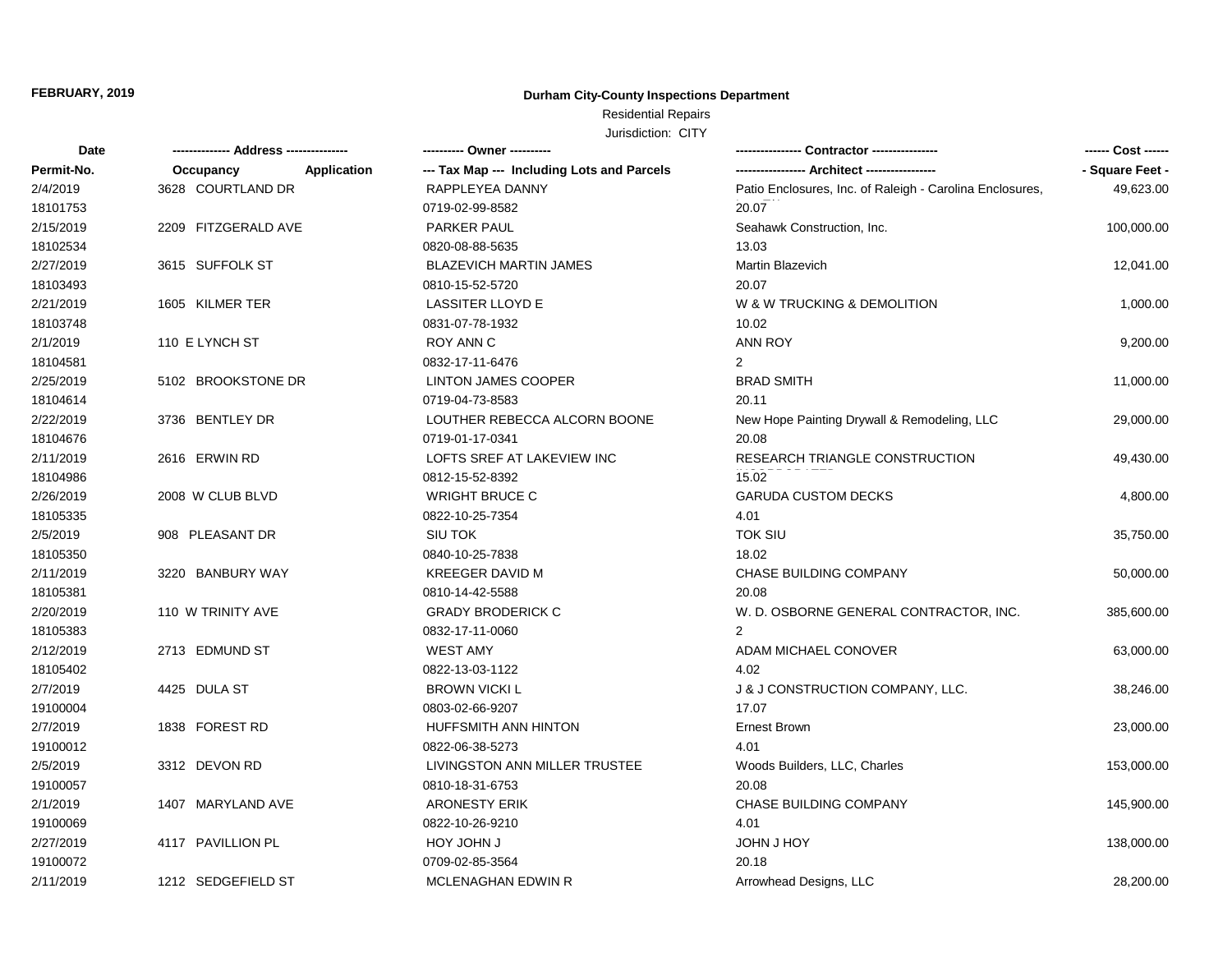## **Durham City-County Inspections Department**

## Residential Repairs

| Date       |                     |                    | ---------- Owner ----------                |                                                       | ------ Cost ------ |
|------------|---------------------|--------------------|--------------------------------------------|-------------------------------------------------------|--------------------|
| Permit-No. | Occupancy           | <b>Application</b> | --- Tax Map --- Including Lots and Parcels |                                                       | - Square Feet -    |
| 19100101   |                     |                    | 0822-10-45-7447                            | 3.01                                                  |                    |
| 2/26/2019  | 1008 HOLLOWAY ST    |                    | <b>BROWNFELD BURKE S</b>                   | MaryKate Construction, LLC                            | 1,000.00           |
| 19100125   |                     |                    | 0831-10-46-4882                            | 10.01                                                 |                    |
| 2/6/2019   | 1708 CAPSTONE DR    |                    | RAWSON STEPHEN G                           | ROBCO FENCE AND DECK LLC                              | 24,412.00          |
| 19100174   |                     |                    | 0717-04-71-1147                            | 20.12                                                 |                    |
| 2/12/2019  | 3822 CHURCHILL CIR  |                    | FREEDMAN ANDREW MARK                       | Grau Building Company, LLC                            | 362,496.00         |
| 19100175   |                     |                    | 0719-01-28-9601                            | 20.08                                                 |                    |
| 2/6/2019   | 1200 LEON ST        |                    | OAKS NORTHGATE CGC LLC                     | Carolina Building                                     | 10,150.00          |
| 19100207   |                     |                    | 0822-07-68-3399                            | 1.02                                                  |                    |
| 2/12/2019  | 1200 LEON ST        |                    | OAKS NORTHGATE CGC LLC                     | Carolina Building                                     | 11,110.00          |
| 19100208   |                     |                    | 0822-07-68-3399                            | 1.02                                                  |                    |
| 2/15/2019  | 2818 NATION AVE     |                    | COX ELEANOR ANNE TRUSTEE                   | Falcone Crawl Space & Structural Repair, LLC          | 5,250.00           |
| 19100211   |                     |                    | 0811-20-90-0177                            | 6                                                     |                    |
| 2/14/2019  | 1225 ROSEDALE AVE   |                    | DURHAM COMMUNITY LAND TRUSTEES             | INFINITE CONTRACTING, LLC.                            | 16,587.00          |
| 19100214   |                     |                    | 0821-14-34-1097                            | 5                                                     |                    |
| 2/1/2019   | 306 S BENJAMINE ST  |                    | OBLEPIAS-GUNTER NENETTE J                  | NENETTE OBLEPIAS-GUNTER                               | 20,000.00          |
| 19100218   |                     |                    | 0831-16-82-6752                            | 10.01                                                 |                    |
| 2/1/2019   | 3501 DIXON RD       |                    | <b>GOODWIN MATTHEW</b>                     | SUN SPACE, LTD.                                       | 7,000.00           |
| 19100229   |                     |                    | 0810-16-72-6743                            | 20.07                                                 |                    |
| 2/1/2019   | 126 TURNSTONE DR    |                    | CHUDASAMA LAXMIKANT H                      | Carolina Restoration Services of North Carolina, Inc. | 850.00             |
| 19100233   |                     |                    | 0769-01-16-7133                            | 19                                                    |                    |
| 2/7/2019   | 302 CRESTVIEW DR    |                    | VILLALPANDO NOE ZIZUMBO                    | Noe Zizumbo Villalpando                               | 15,000.00          |
| 19100237   |                     |                    | 0824-02-89-5307                            | 16.01                                                 |                    |
| 2/11/2019  | 3614 HOPE VALLEY RD |                    | <b>ERTMER NICHOLAS S</b>                   | <b>NICK ERTMER</b>                                    | 1,100.00           |
| 19100238   |                     |                    | 0719-02-79-3888                            | 20.08                                                 |                    |
| 2/7/2019   | 603 WELLINGHAM DR   |                    | DABABNAH ALIA                              | Rawlings Contracting LLC                              | 16,000.00          |
| 19100257   |                     |                    | 0728-03-24-4614                            | 20.12                                                 |                    |
| 2/1/2019   | 5808 STARDUST CT    |                    | ABES-GREGORIO AMELIA                       | KINGSFORD HOME IMPROVEMENT                            | 4,485.00           |
| 19100269   |                     |                    | 0834-01-29-4157                            | 16.01                                                 |                    |
| 2/1/2019   | 5010 WAYNE ST       |                    | ANGLIN CHRISTINA B                         | Christina Agnlin                                      | 23,779.00          |
| 19100279   |                     |                    | 0729-04-64-1179                            | 20.10                                                 |                    |
| 2/25/2019  | 2012 SUNSET AVE     |                    | HARBETT HELEN L                            | Dreps Construction, LLC, Matt                         | 69,200.00          |
| 19100295   |                     |                    | 0822-10-27-6289                            | 4.01                                                  |                    |
| 2/13/2019  | 1011 W KNOX ST      |                    | SCHWARTZ MICHAEL AARON                     | MICHAEL SCHWARTZ                                      | 8,500.00           |
| 19100299   |                     |                    | 0822-15-63-7680                            | 3.02                                                  |                    |
| 2/8/2019   | 2307 ALABAMA AVE    |                    | <b>GUDAC ALEX CAMERON</b>                  | Perry Design and Build, Inc., Eric S.                 | 114,425.00         |
| 19100300   |                     |                    | 0822-05-08-0722                            | 4.01                                                  |                    |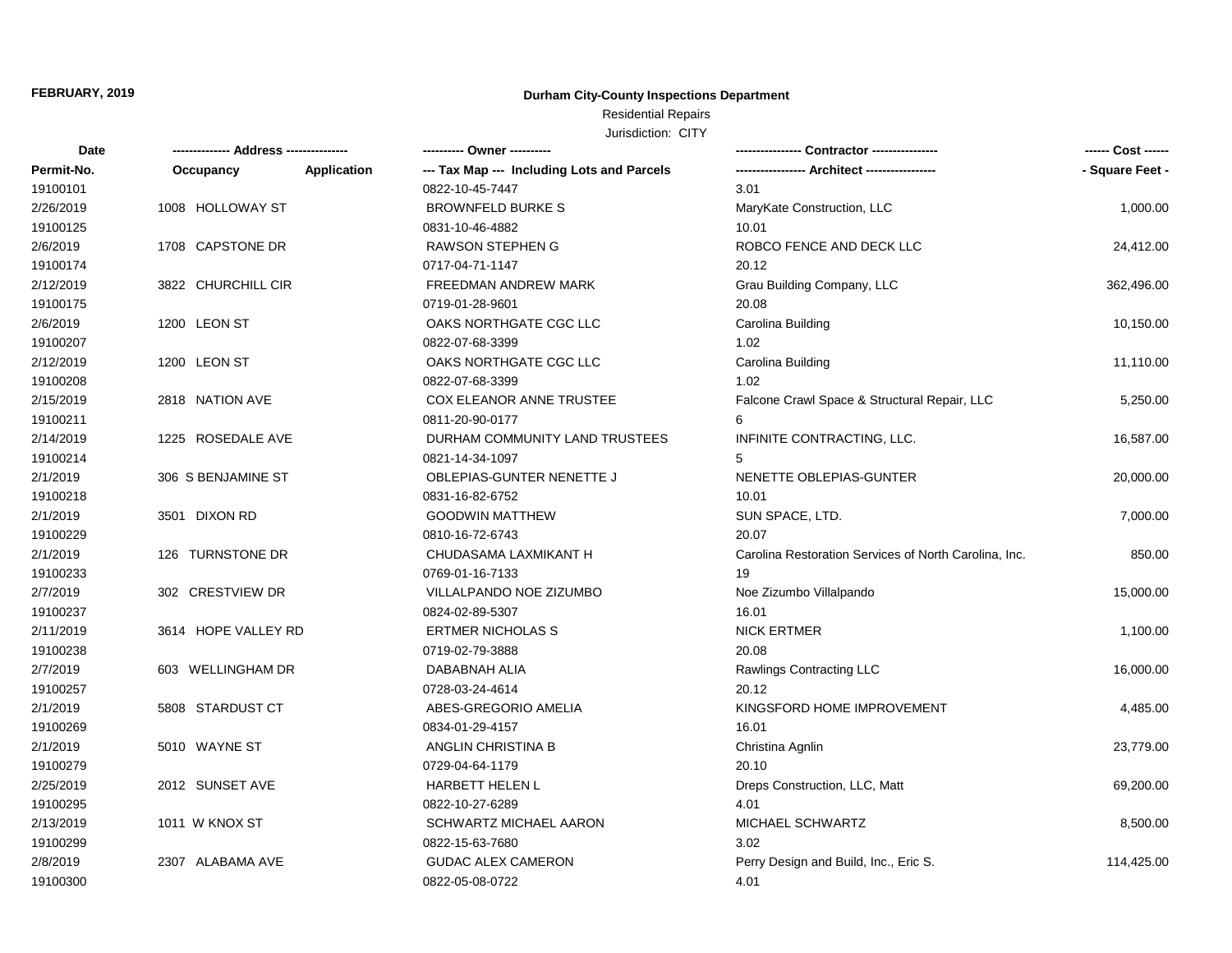## **Durham City-County Inspections Department**

# Residential Repairs

| Date       | -------------- Address --------------- | ---------- Owner ----------                |                                      | ------ Cost ------ |
|------------|----------------------------------------|--------------------------------------------|--------------------------------------|--------------------|
| Permit-No. | Application<br>Occupancy               | --- Tax Map --- Including Lots and Parcels |                                      | - Square Feet -    |
| 2/1/2019   | 212 SOUTHERLAND ST                     | <b>JONES CATHY</b>                         | Philip N Parton                      | 28,000.00          |
| 19100301   |                                        | 0841-09-16-5935                            | 18.02                                |                    |
| 2/6/2019   | 120 BURLINGTON MILL CT                 | <b>NOCKER KIRBY</b>                        | HARLAND WINDOWS & SIDING             | 20,000.00          |
| 19100302   |                                        | 0769-03-34-2625                            | 19                                   |                    |
| 2/1/2019   | 122 GADWALL LN                         | CONLEY LYNN E TRS                          | <b>HARLAND WINDOWS &amp; SIDING</b>  | 18,680.00          |
| 19100303   |                                        | 0769-01-15-6852                            | 19                                   |                    |
| 2/5/2019   | 3303 MEDFORD RD                        | <b>LASSITER TALMADGE H</b>                 | <b>GRACE DEVELOPERS INC.</b>         | 7,000.00           |
| 19100304   |                                        | 0813-04-70-4247                            | 17.05                                |                    |
| 2/6/2019   | 3811 DARWIN RD                         | PETERS JAY L                               | Pruitt Building Co.                  | 217,000.00         |
| 19100305   |                                        | 0719-01-07-4917                            | 20.08                                |                    |
| 2/25/2019  | 5008 DRESDEN DR                        | JOHNSON KENNETH BRANDON                    | CAROLINA CUSTOM BUILDERS             | 77,322.00          |
| 19100307   |                                        | 0718-01-09-2892                            | 20.18                                |                    |
| 2/26/2019  | 9 EVANWALD CT                          | <b>ERDMANN MARK</b>                        | <b>MARK ERDMANN</b>                  | 2,000.00           |
| 19100308   |                                        | 0851-01-15-9590                            | 18.04                                |                    |
| 2/6/2019   | 2311 W CLUB BLVD                       | <b>CONTE KATHRYN ANN</b>                   | FOUNDATION XPERTS, LLC               | 3,000.00           |
| 19100310   |                                        | 0822-09-05-4154                            | 4.01                                 |                    |
| 2/1/2019   | 5214 STEPHENS LN                       | <b>HAMMOCK MICHAEL C</b>                   | Mike Hammock                         | 2,000.00           |
| 19100328   |                                        | 0835-03-01-5082                            | 16.01                                |                    |
| 2/25/2019  | 401 N ELIZABETH ST                     | MIDDLETON JOHN L                           | CAROLINA CUSTOM BUILDERS             | 47,544.00          |
| 19100331   |                                        | 0831-09-27-2316                            | 11                                   |                    |
| 2/6/2019   | 302 CHERRY GROVE ST                    | <b>ELLIS ROBERT</b>                        | Renovision Properties, LLC           | 98,000.00          |
| 19100332   |                                        | 0831-54-75-8088                            | 10.01                                |                    |
| 2/6/2019   | 6403 WINDING ARCH DR                   | <b>AUSTEN GINA W</b>                       | <b>ABAT Construction Inc</b>         | 18,324.00          |
| 19100333   |                                        | 0728-03-14-0437                            | 20.12                                |                    |
| 2/1/2019   | 513 TUTTLE RD                          | <b>GASSETT ROBERT</b>                      | SOUTHERN EXPOSURE SUNROOMS           | 13,720.00          |
| 19100355   |                                        | 0769-01-06-8462                            | 19                                   |                    |
| 2/22/2019  | 3105 MELLWOOD DR                       | <b>GRIFFIS MICHAEL A</b>                   | SOUTHERN EXPOSURE SUNROOMS           | 59,200.00          |
| 19100357   |                                        | 0814-03-42-4536                            | 17.07                                |                    |
| 2/5/2019   | 1204 ROSEWOOD ST                       | FITTS HOWARD M JR                          | STANFIELD & ASSOCIATES, RL ROGER LEE | 18,000.00          |
| 19100380   |                                        | 0831-17-10-9355                            | 14                                   |                    |
| 2/8/2019   | 1008 CARRAWAY LN                       | AVH BETHPAGE LLC                           | RICHARD DUKE                         | 19,210.00          |
| 19100382   |                                        | 0758-03-14-0689                            | 20.28                                |                    |
| 2/11/2019  | 2511 ROLLING PINES AVE                 | <b>STALLINGS NORMAN P</b>                  | Cool Pools NC, LLC                   | 77,902.00          |
| 19100383   |                                        | 0749-04-74-3464                            | 18.05                                |                    |
| 2/1/2019   | 1912 HART ST                           | <b>ARTIFEX PROPERTIES LLC</b>              | Stable Home Consultants, LLC         | 35,900.00          |
| 19100387   |                                        | 0831-15-53-7008                            | 10.01                                |                    |
| 2/4/2019   | 2714 ASHE ST                           | KIELHURN BRITTANY                          | Stable Home Consultants, LLC         | 35,900.00          |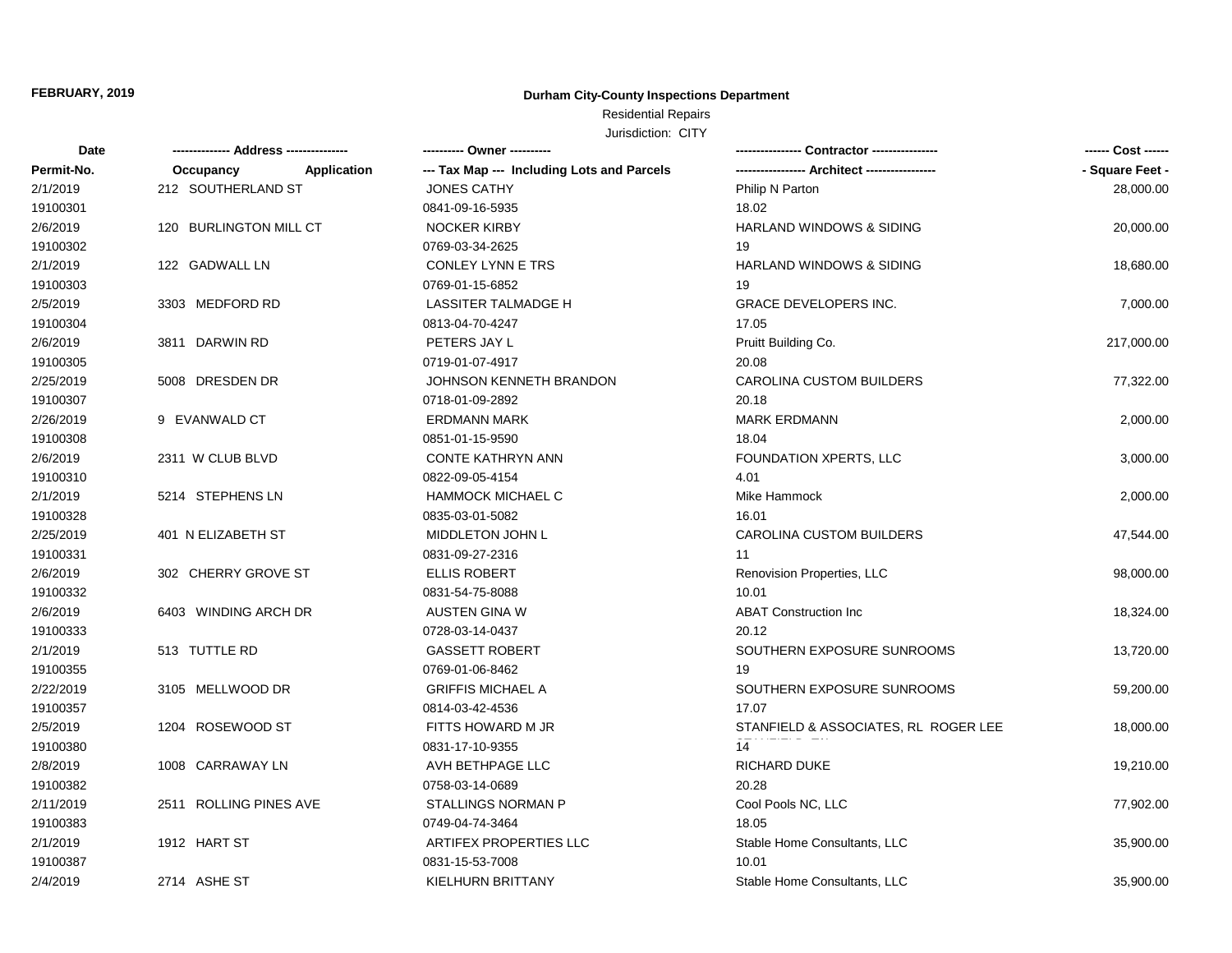## **Durham City-County Inspections Department**

## Residential Repairs

| Date       | -------------- Address --------------- |                    | ---------- Owner ----------                |                                           | ------ Cost ------ |
|------------|----------------------------------------|--------------------|--------------------------------------------|-------------------------------------------|--------------------|
| Permit-No. | Occupancy                              | <b>Application</b> | --- Tax Map --- Including Lots and Parcels |                                           | - Square Feet -    |
| 19100389   |                                        |                    | 0831-20-92-0122                            | 10.01                                     |                    |
| 2/11/2019  | 107 W TRINITY AVE                      |                    | DANIEL ROGER B                             | Hylton Daniel Properties, LLC.            | 9,600.00           |
| 19100392   |                                        |                    | 0832-17-10-0789                            | 2                                         |                    |
| 2/15/2019  | 2711 OMAH ST                           |                    | <b>WOMACK FREDDIE LEE</b>                  | <b>Freddie Womack</b>                     | 6,440.00           |
| 19100397   |                                        |                    | 0823-17-00-2782                            | 17.05                                     |                    |
| 2/5/2019   | 2728 MCDOWELL RD                       |                    | MING DAVID Y                               | <b>Clearcut Construction Incorporated</b> | 160,000.00         |
| 19100400   |                                        |                    | 0811-19-61-4768                            | 6                                         |                    |
| 2/26/2019  | 4719 ROLLINGWOOD DR                    |                    | <b>BUDZINSKI RANDY CHARLES</b>             | RANDY BUDZINSKI                           | 6,600.00           |
| 19100407   |                                        |                    | 0718-02-78-7586                            | 20.11                                     |                    |
| 2/6/2019   | 4 BARLEY CIR                           |                    | <b>SWAIN MATTHEW</b>                       | <b>Rick Alvey</b>                         | 12,300.00          |
| 19100416   |                                        |                    | 0800-02-58-1171                            | 20.17                                     |                    |
| 2/22/2019  | 1205 STEINBECK DR                      |                    | ALFC-PAGE ROAD LLC                         | SOUTHERN EXPOSURE SUNROOMS                | 11,015.00          |
| 19100423   |                                        |                    | 0758-03-04-1151                            | 20.28                                     |                    |
| 2/19/2019  | 2323 ROLLING PINES AVE                 |                    | FOWLER JERRY O                             | Rising Sun Pools, Incorporated            | 41,206.00          |
| 19100430   |                                        |                    | 0749-02-75-4448                            | 18.05                                     |                    |
| 2/1/2019   | 4123 NEW BERN PL                       |                    | ALLEN JEANNE L                             | Gail Abrams                               | 13,500.00          |
| 19100443   |                                        |                    | 0709-04-84-0443                            | 20.18                                     |                    |
| 2/25/2019  | 1509 N ALSTON AVE                      |                    | <b>KNOWLES BEN L</b>                       | <b>CHASE BUILDING COMPANY</b>             | 22,000.00          |
| 19100452   |                                        |                    | 0831-06-39-6586                            |                                           |                    |
| 2/5/2019   | 607 DUNBAR ST                          |                    | <b>MABRY CORRINE A EST</b>                 | ISOLA, C. MICHAEL III                     | 62,000.00          |
| 19100453   |                                        |                    | 0831-17-01-1210                            | 13.01                                     |                    |
| 2/5/2019   | 4428 GUESS RD                          |                    | HOLAHAN LAUREN FOWLER                      | Prince & Sons, Inc.                       | 108,350.00         |
| 19100454   |                                        |                    | 0814-01-96-9046                            | 16.03                                     |                    |
| 2/5/2019   | 6513 FALCONBRIDGE RD                   |                    | PRATT ANDREW C                             | FS, LLC                                   | 6,350.00           |
| 19100470   |                                        |                    | 0708-03-43-5868                            | 20.12                                     |                    |
| 2/6/2019   | 601 MALLARD AVE                        |                    | WEST 4TH LLC                               | LEGACY BUILDING CO., LLC                  | 1,000.00           |
| 19100478   |                                        |                    | 0831-05-28-0036                            | 9                                         |                    |
| 2/21/2019  | 4214 GUESS RD                          |                    | CARILLON ASSISTED LIVING OF                | Allen Construction Company, LLC, Bruce    | 1,000.00           |
| 19100495   |                                        |                    | 0814-93-69-0567                            | 17.11                                     |                    |
| 2/14/2019  | 107 N GUTHRIE ST                       |                    | <b>GADDY SHARON ANN</b>                    | Sharon Lyons                              | 15,000.00          |
| 19100496   |                                        |                    | 0831-63-59-4530                            | 11                                        |                    |
| 2/12/2019  | 807 W TRINITY AVE                      |                    | DUKE TOWER ASSOCIATES LTD                  | Mike's Home Improvement                   | 1,900.00           |
| 19100509   |                                        |                    | 0822-20-80-2743.043                        | 3.02                                      |                    |
| 2/15/2019  | 829 CLARENDON ST                       |                    | BROWN DAVID R JR                           | Hylton Daniel Properties, LLC.            | 69,100.00          |
| 19100510   |                                        |                    | 0822-14-42-0966                            | 4.02                                      |                    |
| 2/8/2019   | 4117 BEECHNUT LN                       |                    | <b>EVERS AMY</b>                           | <b>JES TARHEEL, LLC</b>                   | 13,813.00          |
| 19100512   |                                        |                    | 0709-01-37-9668                            | 20.18                                     |                    |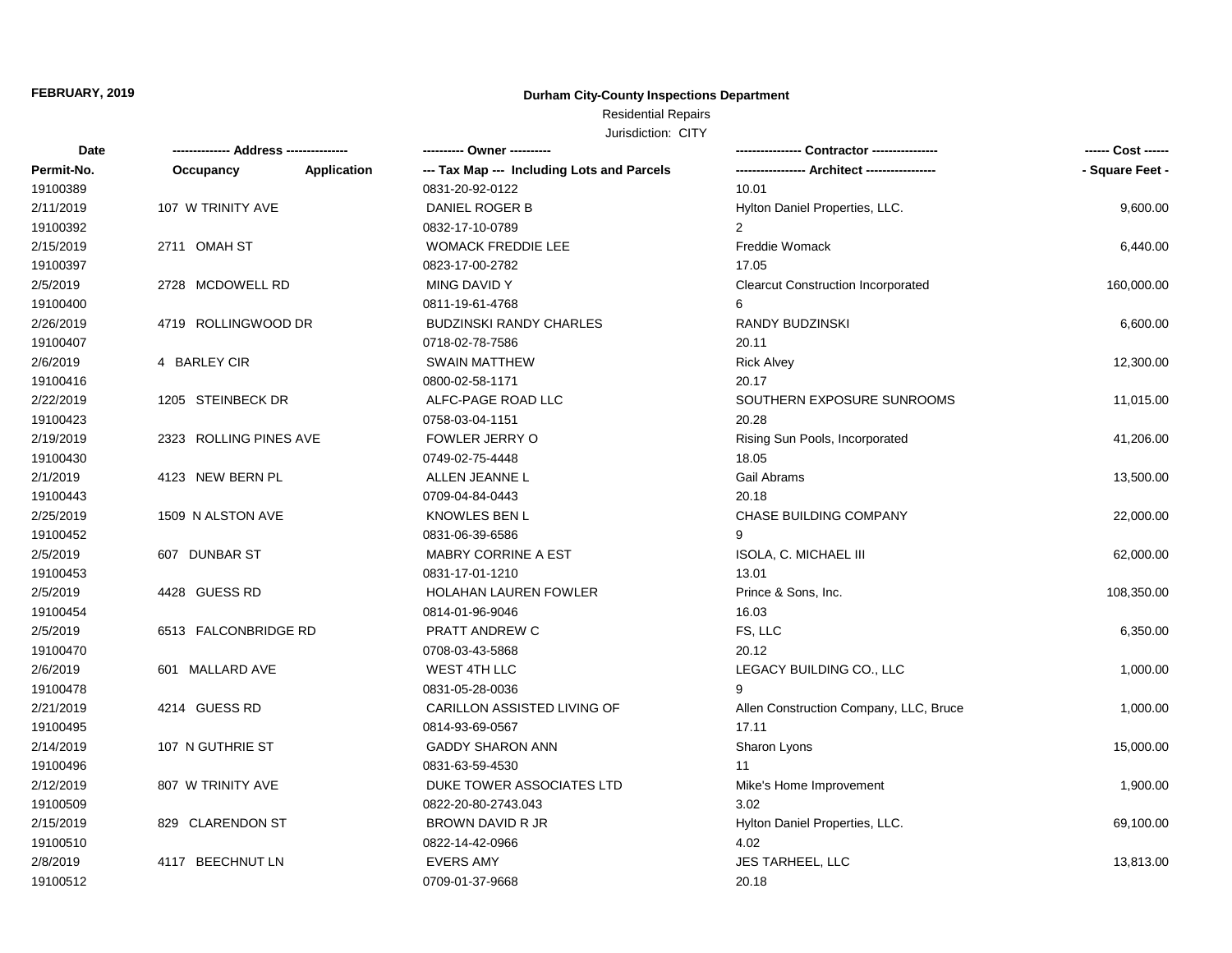## **Durham City-County Inspections Department**

## Residential Repairs

| Date       |                          | ---------- Owner ----------                |                                                  | ------ Cost ------ |
|------------|--------------------------|--------------------------------------------|--------------------------------------------------|--------------------|
| Permit-No. | Application<br>Occupancy | --- Tax Map --- Including Lots and Parcels |                                                  | - Square Feet -    |
| 2/12/2019  | 226 S WOODCREST ST       | <b>BANEY SIDNEY P</b>                      | <b>Cornerstone Foundation Repair</b>             | 9,000.00           |
| 19100522   |                          | 0841-14-33-9191                            | 18.02                                            |                    |
| 2/12/2019  | 115 S BRIGGS AVE         | D3 COMMUNITY OUTREACH INC                  | Malcom Reed                                      | 1,000.00           |
| 19100537   |                          | 0831-15-73-1415                            | 10.01                                            |                    |
| 2/11/2019  | 1409 HUDSON AVE          | ARAMBURO NOGUI                             | <b>Advanced Structural Repair</b>                | 7,075.00           |
| 19100539   |                          | 0822-07-57-2810                            | 1.02                                             |                    |
| 2/15/2019  | 704 LEE ST               | CARAPIA JOSE MANUEL                        | Jose Manuel Carapia                              | 31,300.00          |
| 19100540   |                          | 0831-06-39-4564                            |                                                  |                    |
| 2/15/2019  | 2 KESWICK CT             | SIME MARIA RITA                            | <b>ESTEBAN MARTINEZ</b>                          | 5,200.00           |
| 19100542   |                          | 0729-03-34-2260                            | 20.10                                            |                    |
| 2/12/2019  | 109 HADLEY LN            | ROSEBERRY JULIA C                          | FS, LLC                                          | 8,300.00           |
| 19100605   |                          | 0727-02-56-0943                            | 20.13                                            |                    |
| 2/14/2019  | 912 PRICE AVE            | LAMARI GROUP LLC THE                       | ANDRE ALLEN                                      | 1,000.00           |
| 19100628   |                          | 0831-17-10-6812                            | 13.01                                            |                    |
| 2/14/2019  | 3304 PROSPECT PKWY       | <b>BEATTY JAVON</b>                        | Sierra Structures, Inc.                          | 12,695.00          |
| 19100631   |                          | 0850-04-62-7470                            | 18.05                                            |                    |
| 2/15/2019  | 1334 DAVENTRY CT         | RINK TIMOTHY J                             | Concept 8, LLC                                   | 9,800.00           |
| 19100632   |                          | 0708-03-00-7753                            | 20.12                                            |                    |
| 2/25/2019  | 3206 PROSPECT PKWY       | <b>EVANS NATHANIEL</b>                     | HARLAND WINDOWS & SIDING                         | 22,832.00          |
| 19100656   |                          | 0850-04-62-5289                            | 18.05                                            |                    |
| 2/25/2019  | 2414 ALBANY ST           | <b>SCOTT AARON DANIEL</b>                  | <b>Earl Rorrer</b>                               | 3,024.00           |
| 19100677   |                          | 0822-05-19-3164                            | 4.01                                             |                    |
| 2/26/2019  | 1914 STADIUM DR          | MUHAMMAD HANEEF A                          | CW of Raleigh/Durham LLC - Champion Window Co of | 15,180.00          |
| 19100679   |                          | 0823-14-44-4999                            | 17.05                                            |                    |
| 2/25/2019  | 4 HAYCOX CT              | LEWIS SHAWN L                              | Triangle Cabinets & Renovations                  | 29,711.00          |
| 19100680   |                          | 0727-01-19-6619                            | 20.12                                            |                    |
| 2/28/2019  | 2403 BARRYMORE AVE       | PROCTOR W HAYES                            | Gardner Roofing & Construction Inc.              | 95,360.00          |
| 19100683   |                          | 0823-14-23-5173                            | 17.05                                            |                    |
| 2/25/2019  | 104 CARYWOOD DR          | MCRAE BOBBY G                              | Foundation Repair Services, Inc.                 | 28,000.00          |
| 19100730   |                          | 0830-04-82-1194                            | 20.14                                            |                    |
| 2/25/2019  | 2613 W CORNWALLIS RD     | <b>JOHNSON MARK HOWARD</b>                 | <b>GREAT TARHEEL RESTORATION CO.</b>             | 42,000.00          |
| 19100738   |                          | 0811-13-04-0476                            | 20.17                                            |                    |
| 2/25/2019  | 1106 ANDERSON ST         | RWAYITARE GADI                             | Advanced Structural Repair                       | 8,125.00           |
| 19100741   |                          | 0811-12-95-6095                            | 6                                                |                    |
| 2/25/2019  | 318 SIR GAWAIN WAY       | <b>SCOTT WALTER</b>                        | Advanced Structural Repair                       | 7,400.00           |
| 19100743   |                          | 0718-02-77-6155                            | 20.11                                            |                    |
| 2/26/2019  | 2607 CASCADILLA ST       | <b>GRETZINGER ADAM R C</b>                 | <b>Winston May</b>                               | 700.00             |